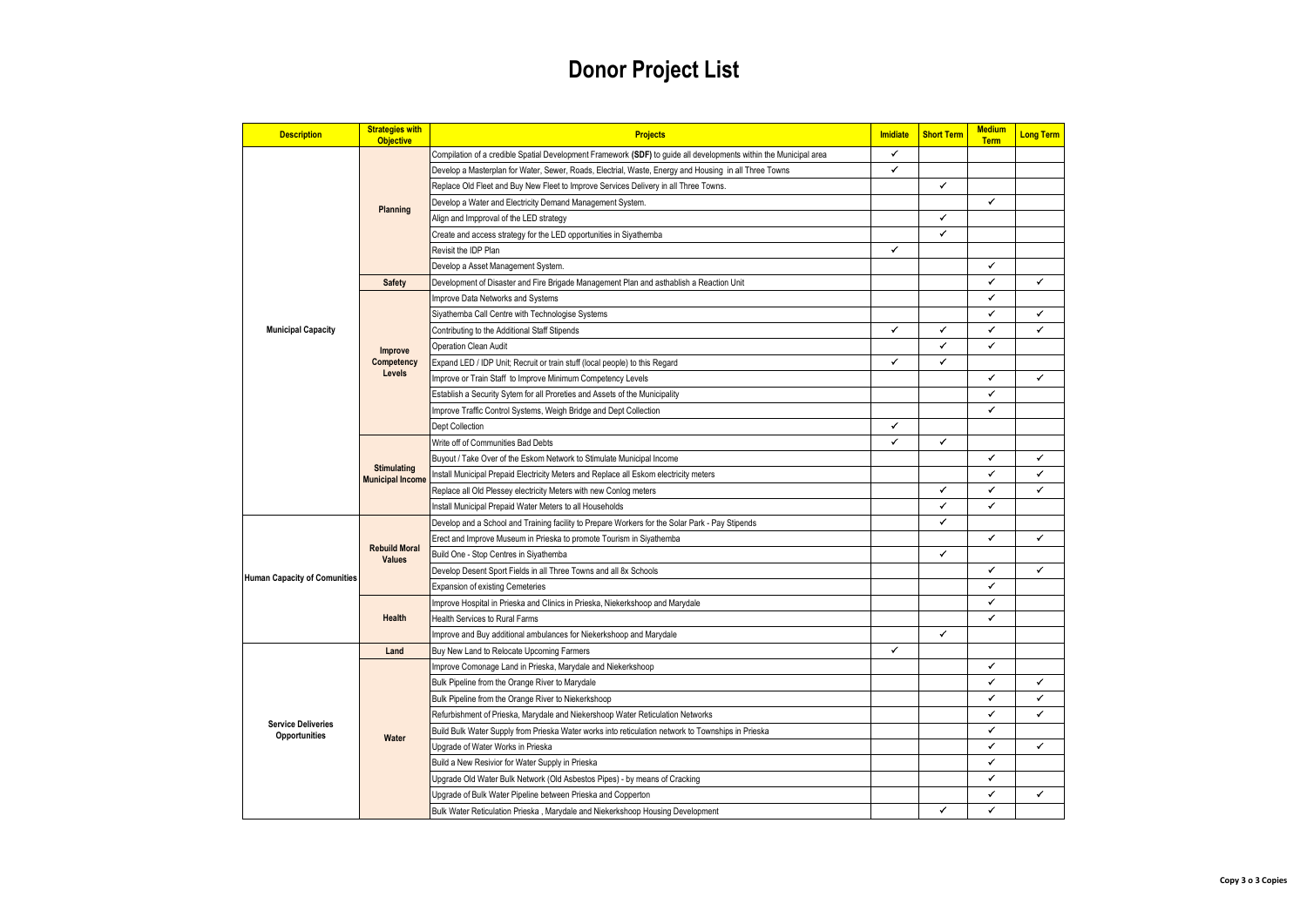| <b>Description</b>                         | <b>Strategies with</b><br><b>Objective</b> | <b>Projects</b>                                                                                               | <b>Imidiate</b> | <b>Short Term</b> | <b>Medium</b><br><b>Term</b> | <b>Long Term</b> |
|--------------------------------------------|--------------------------------------------|---------------------------------------------------------------------------------------------------------------|-----------------|-------------------|------------------------------|------------------|
|                                            | <b>Sanitation</b>                          | Eradication of nearly 195 bucket toilets in Marydale                                                          | ✓               |                   |                              |                  |
|                                            |                                            | <b>Bulk Sewer Reticulation Niekershoop</b>                                                                    |                 | ✓                 | $\checkmark$                 |                  |
|                                            |                                            | <b>Bulk Sewer Reticulation Marydale</b>                                                                       |                 | ✓                 | ✓                            |                  |
|                                            |                                            | Bulk Sewer Reticulation Prieska Industrial Area                                                               |                 | ✓                 | ✓                            |                  |
|                                            |                                            | Bulk Sewer Reticulation Prieska, Marydale and Niekerkshoop Housing Development                                |                 | ✓                 | ✓                            |                  |
|                                            |                                            | Upgrading VIP with Bulk and Reticulation Sewer networks in Niekershoop and Marydale                           | ✓               |                   |                              |                  |
|                                            |                                            | Upgrade of Niekerkshoop Sewerage Works                                                                        |                 | ✓                 | ✓                            |                  |
|                                            |                                            | Upgrade of Marydale Sewerage Works                                                                            |                 | ✔                 | ✓                            |                  |
|                                            |                                            | Sanitation - Upgrading of VIP to full borne systems in Marydale and Niekershoop                               |                 |                   | ✓                            | $\checkmark$     |
|                                            |                                            | Develop Waste Disposal (Diversify) Sites Prieska, Marydale and Niekershoop                                    |                 |                   | ✓                            |                  |
|                                            | Waste<br>management                        | Upgrade Solid Waste (Diversify) Sites Prieska, Niekerkshoop and Marydale                                      |                 |                   | ✓                            |                  |
|                                            |                                            | Development of a Air Quality Management plan                                                                  |                 |                   | ✓                            |                  |
| <b>Service Deliveries</b><br>Opportunities | <b>Energy</b>                              | Expand and Upgrade Electrical Network in Prieska, Marydale and Niekerkshoop                                   |                 |                   |                              |                  |
|                                            |                                            | Electrical Supply for 206 Households in Prieska                                                               | ✓               |                   |                              |                  |
|                                            |                                            | High Mast lights for Prieska, Marydale and Niekerkshoop                                                       |                 | ✓                 | ✓                            |                  |
|                                            |                                            | Development of Light Industrial Area                                                                          |                 |                   | ✓                            |                  |
|                                            | <b>Roads</b>                               | Resealing of All existing Excess Roads in Prieska, Marydale and Niekerkshoop                                  | ✓               |                   |                              |                  |
|                                            |                                            | Upgrading and Tarring all National (r) Roads to Stimulate Growth                                              |                 | ✓                 | ✓                            |                  |
|                                            |                                            | Upgrading and Tarring all Local Excess Roads (r) Roads Prieska, Marydale and Niekerkshoop to Stimulate Growth |                 | ✓                 | ✓                            |                  |
|                                            |                                            | Upgrade and Adress all Stormwater problems in Prieska, Marydale and Niekerkshoop                              |                 | ✓                 | ✓                            |                  |
|                                            |                                            | Upgrading of Hawkers and Taxi Rank in Prieska                                                                 |                 |                   | ✓                            | $\checkmark$     |
|                                            |                                            | Upgrade and Beterment of all Municipal and Government Buildings                                               | ✓               | ✓                 | ✓                            |                  |
|                                            |                                            | Landscaping and Greening of Streets in Prieska, Marydale and Niekerkshoop                                     | ✓               | ✓                 | ✓                            |                  |
|                                            |                                            | Road Sinage for all three Towns                                                                               |                 | ✓                 |                              |                  |
|                                            | Housing                                    | Finalisation of the Cader Housing project in Marydale                                                         | ✔               |                   |                              |                  |
|                                            |                                            | Provision of Service sites in all Three Towns                                                                 |                 | ✓                 |                              |                  |
|                                            |                                            | Planning and surveying of Services Sites                                                                      |                 | ✓                 |                              |                  |
|                                            |                                            | Build almost 5 000 (Integrated) Low Cost and Houses in Prieska, Marydale and Niekerkshoop                     |                 | ✓                 |                              |                  |
|                                            |                                            | Install Solar Water Geysorsfor all Housholds (12500) and for each new house to be Build                       | ✓               | ✓                 | ✓                            | ✓                |